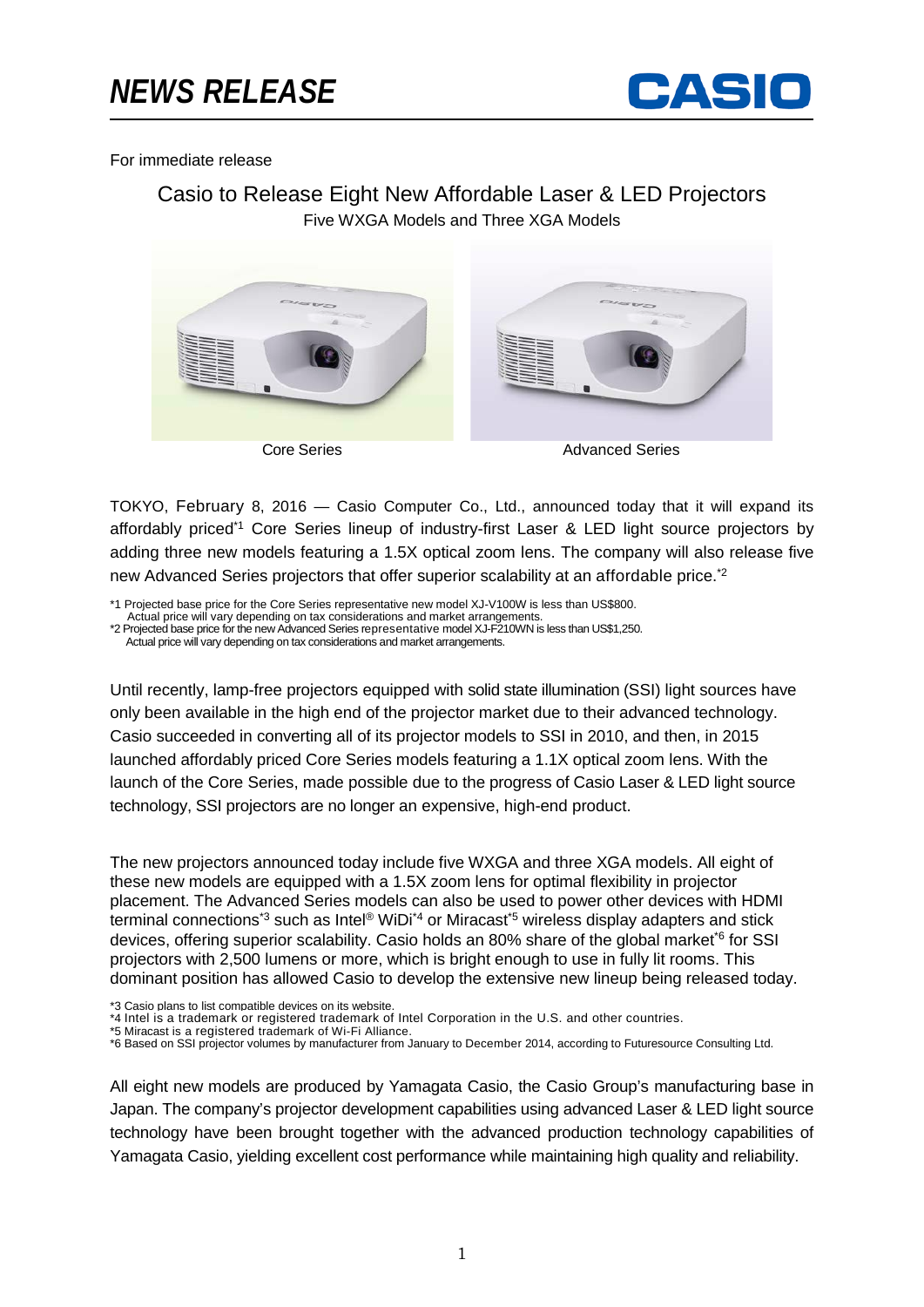■Superior economic performance delivered by the Casio SSI light source using a laser & LED The Casio Laser & LED light source has a lifespan of up to 20,000 hours, eliminating the need for lamp replacement, and reduces electricity consumption to about half that of a mercury lamp projector.\*7 Given these benefits, total cost of ownership (TCO) for the new models is better than that of a mercury lamp projector.<sup>\*8</sup>

## ■ Instant Power On/Off delivers outstanding usability

The new projectors reach maximum brightness in as fast as five seconds from the time the power is switched on, eliminating the need to wait around while mercury lamps warm up. They also immediately power off with just a touch of the button, and can be used again right away when powered back on, without the need for a cool-down period. The Instant Light Control feature allows adjustment of projection brightness using the left and right keys on the projector itself or on the remote control. Furthermore, with the Intelligent Light Control feature provided in the Advanced Series, these projector models sense ambient brightness in the room and automatically adjust the projection brightness accordingly.

## ■ Dependable dust-resistant design offers peace of mind

Casio has achieved projector dust resistance by structuring the internal components into three blocks to shield the optical block from dust. This helps ensure that dust does not lower projection brightness, enabling the projector to operate dependably for a long time.

| Series                    | Resolution  | Model           | <b>Brightness</b> | <b>Wireless LAN</b> | Optical Zoom | <b>USB Power Supply</b> | <b>HDMI</b> |
|---------------------------|-------------|-----------------|-------------------|---------------------|--------------|-------------------------|-------------|
| Core<br>Series            | <b>WXGA</b> | XJ-V100W        | 3,000 lumens      |                     | 1.5X         |                         | 1 Terminal  |
|                           |             | <b>XJ-V110W</b> | 3,500 lumens      |                     |              |                         |             |
|                           | <b>XGA</b>  | $XJ-V10X$       | 3,300 lumens      |                     |              |                         |             |
| Advanced<br><b>Series</b> | <b>WXGA</b> | XJ-F210WN       | 3,500 lumens      | Option              | 1.5X         | Yes                     | 2 Terminals |
|                           |             | <b>XJ-F100W</b> |                   |                     |              |                         |             |
|                           |             | XJ-F200WN       | 3.000 lumens      | Option              |              |                         |             |
|                           | <b>XGA</b>  | XJ-F20XN        | 3,300 lumens      | Option              | 1.5X         | Yes                     | 2 Terminals |
|                           |             | $XJ-F10X$       |                   |                     |              |                         |             |

Casio is promoting its Laser & LED light source technology with the aim of replacing mercury lamp projectors. In doing so, Casio is helping to reduce the environmental impact of projectors by discontinuing the use of mercury and cutting down on power consumption, which helps to reduce CO2 emissions.

<sup>\*7</sup> Based on an estimate by Casio, electricity consumption is approximately half of a mercury lamp projector with the same level of brightness. \*8 Based on an estimate by Casio, TCO over a five-year period is lower than that of a mercury lamp projector with the same brightness and the same number of HDMI terminals.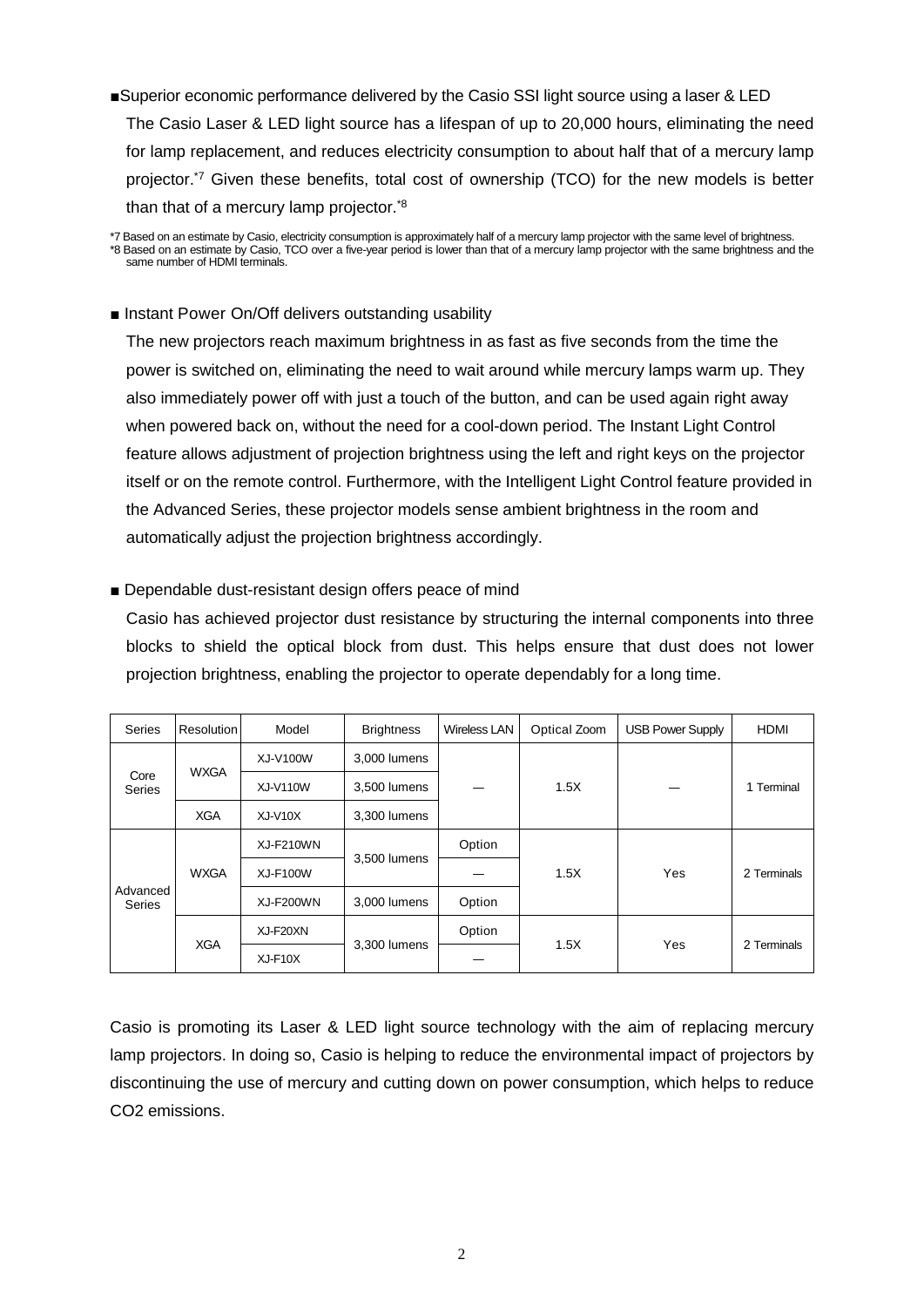## **Main Specifications**

## Core Series

| Model                                            |                                   |                                                                                                  | <b>XJ-V100W</b>                                                 | <b>XJ-V110W</b>                        | XJ-V10X      |  |  |  |
|--------------------------------------------------|-----------------------------------|--------------------------------------------------------------------------------------------------|-----------------------------------------------------------------|----------------------------------------|--------------|--|--|--|
| <b>Display System</b>                            |                                   | $DLP^{\circledR}$ chip x 1, $DLP^{\circledR}$ system                                             |                                                                 |                                        |              |  |  |  |
| Chip Size<br>Display<br>Chip<br>Number of Pixels |                                   | WXGA 0.65-inch (Aspect ratio: 16:10)                                                             | XGA 0.55-inch (Aspect ratio: 4:3)                               |                                        |              |  |  |  |
|                                                  |                                   |                                                                                                  | 1,024,000 pixels (1,280 × 800)                                  | 786,432 pixels (1,024 x 768)           |              |  |  |  |
| <b>Light Source</b>                              |                                   | Laser & LED light source                                                                         |                                                                 |                                        |              |  |  |  |
|                                                  |                                   | <b>Estimated Life of Light Source</b>                                                            | Up to 20,000 hours (warranty 6,000hours)                        |                                        |              |  |  |  |
| Brightness*1                                     |                                   |                                                                                                  | 3,000 lumens                                                    | 3,500 lumens                           | 3,300 lumens |  |  |  |
| Contrast Ratio                                   |                                   |                                                                                                  |                                                                 | 20000:1                                |              |  |  |  |
| Vertical Keystone Correction                     |                                   |                                                                                                  | $+30^{\circ}$ (auto) $\pm 30^{\circ}$ (manual)                  |                                        |              |  |  |  |
| Projection Lens                                  |                                   |                                                                                                  | 1.5X manual zoom, manual focus, F 2.31 to 2.73 / f 18.9 to 27.2 |                                        |              |  |  |  |
| <b>Projection Screen Size</b>                    |                                   |                                                                                                  | 35 to 300-inch                                                  | 30 to 300-inch                         |              |  |  |  |
| Projection Ratio                                 |                                   |                                                                                                  |                                                                 | 1.32 to 1.93:1                         |              |  |  |  |
| Lens Offset                                      |                                   |                                                                                                  |                                                                 | 33%                                    |              |  |  |  |
|                                                  | 60-inch Screen                    |                                                                                                  |                                                                 | 1.64 m to 2.42 m                       |              |  |  |  |
| Projection<br>Distance                           | 100-inch Screen                   |                                                                                                  |                                                                 | 2.81 m to 4.11 m                       |              |  |  |  |
|                                                  | Minimum Distance                  |                                                                                                  |                                                                 | 0.92 m                                 |              |  |  |  |
| <b>Color Reproduction</b>                        |                                   |                                                                                                  |                                                                 | Full color (up to 1.07 billion colors) |              |  |  |  |
| Scanning                                         | Horizontal                        |                                                                                                  | 15 to 91 kHz                                                    |                                        |              |  |  |  |
| Frequencies                                      | Vertical                          |                                                                                                  |                                                                 | 50 to 85 Hz                            |              |  |  |  |
|                                                  | RGB                               | Native                                                                                           |                                                                 | 1,280 × 800 (WXGA)                     |              |  |  |  |
|                                                  | Signal                            | Resizing                                                                                         |                                                                 | Maximum: 1,920 x 1,200 (WUXGA)         |              |  |  |  |
| Display<br>Resolution                            | <b>Component Signal</b>           |                                                                                                  | Maximum: 1,920 x 1,080 (HDTV 1080P)                             |                                        |              |  |  |  |
|                                                  | <b>HDMI</b>                       | PC                                                                                               | Maximum: WUXGA (1,920 x 1,200)                                  |                                        |              |  |  |  |
|                                                  | Signal                            | <b>DTV</b>                                                                                       |                                                                 | Maximum: 1,920 x 1,080 (HDTV 1080P)    |              |  |  |  |
|                                                  | Computer (RGB) Input              |                                                                                                  | RGB 15-pin mini D-Sub x 1                                       |                                        |              |  |  |  |
|                                                  | Digital Input                     |                                                                                                  | HDMI Type $A \times 1$ (HDCP support, audio signal support)     |                                        |              |  |  |  |
|                                                  | Component Video Input             |                                                                                                  | Shared with Computer (RGB) input terminal                       |                                        |              |  |  |  |
| Terminals                                        | Audio Input                       |                                                                                                  | 3.5 mm stereo mini jack x 1                                     |                                        |              |  |  |  |
|                                                  | <b>Audio Output</b>               |                                                                                                  | 3.5 mm stereo mini jack x 1 (variable audio output)             |                                        |              |  |  |  |
|                                                  | Control                           |                                                                                                  | RS-232C (D-Sub 9 pin) x 1                                       |                                        |              |  |  |  |
|                                                  | Service                           |                                                                                                  | Micro-USB Type Bx 1 (for firmware updates by the user)          |                                        |              |  |  |  |
| Instant Power On/Off                             |                                   | Yes                                                                                              |                                                                 |                                        |              |  |  |  |
| Light Output<br>Light                            |                                   | 7 levels                                                                                         |                                                                 |                                        |              |  |  |  |
| Control                                          | Instant Light control             |                                                                                                  | Yes (Wireless remote control key)                               |                                        |              |  |  |  |
| <b>Security Compatibility</b>                    |                                   | Kensington-compatible, power-on password                                                         |                                                                 |                                        |              |  |  |  |
| <b>Other Functions</b>                           |                                   | Digital zoom (2X), rear-projection, freeze, color mode, blank screen, ceiling mount <sup>2</sup> |                                                                 |                                        |              |  |  |  |
| <b>Power Source</b>                              |                                   | AC 100V to 240V, 50/60Hz                                                                         |                                                                 |                                        |              |  |  |  |
|                                                  | Light<br>Output                   | <b>Bright</b>                                                                                    | 150W                                                            | 190W                                   | <b>180W</b>  |  |  |  |
| Power<br>Con-<br>sumption                        |                                   | Normal                                                                                           | 135W                                                            | 165W                                   | 155W         |  |  |  |
|                                                  |                                   | Light 7                                                                                          | 125W                                                            | 155W                                   | 145W         |  |  |  |
|                                                  |                                   | Light 1                                                                                          | 60W                                                             | 80W                                    | 75W          |  |  |  |
|                                                  | Standby                           | 100 to 120V                                                                                      |                                                                 | 0.12W                                  |              |  |  |  |
|                                                  | Power <sup>3</sup><br>200 to 240V |                                                                                                  | 0.23W                                                           |                                        |              |  |  |  |
| Dimensions (Including Projections)               |                                   |                                                                                                  | 299 (W) $\times$ 299 (D) $\times$ 97 (H) mm                     |                                        |              |  |  |  |
| Weight                                           |                                   |                                                                                                  | 3.5 <sub>kq</sub>                                               |                                        |              |  |  |  |
| Main Accessories                                 |                                   | Wireless remote control, test batteries (AAA-size x2), AC power cord, warranty card              |                                                                 |                                        |              |  |  |  |